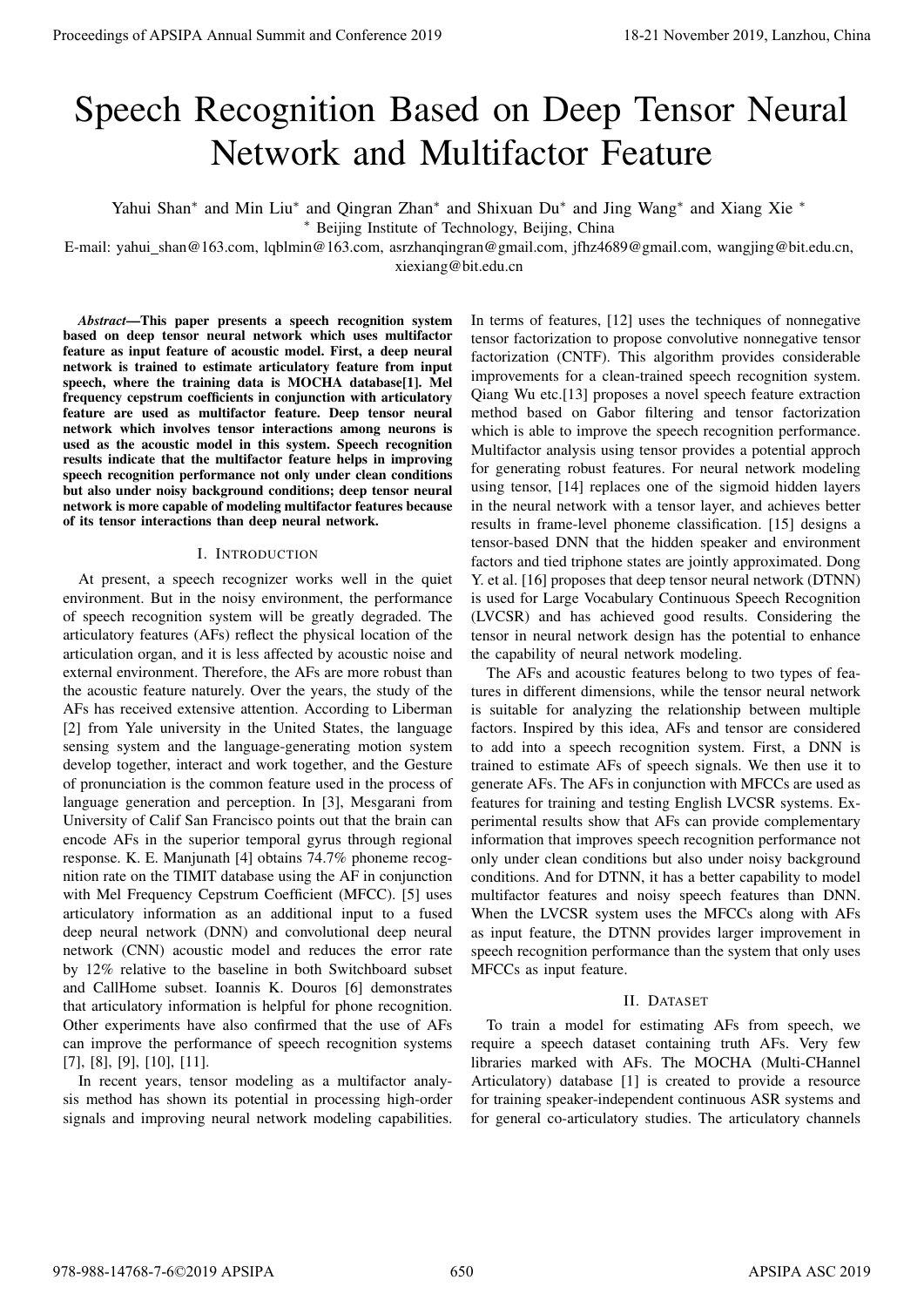include Electromagnetic Articulograph (EMA) sensors directly attached to the seven positions which are three positions of tongue (tip, body, dorsum), upper and lower lip, jaw and the velum. The EMA data consists of x and y co-ordinates making 14 coefficients in total. The speech is recorded simultaneously with these articulatory measures. The recording is done at the same studio at the Queen Margaret University College, Edinburgh.

There are 920 English sentences that 1 male and 1 female native speaker record 460 sentences respectively which have been checked. Also, the dataset includes unchecked speech sentences that 3 male and 4 female record. The speech signals are at a sampling rate of 16kHz. 4010 recordings are determined for training the DNN model to estimate AFs. 80% of the data is used as the training set, 10% is used as the cross validation set, and the remaining 10% is used as the test set.

For LVCSR experiments, we use the popular speech database TIMIT. The first to 12th-order MFCCs and energy, along with their first and second temporal derivatives of the speech is extracted for connecting with AFs later. The training set consists of 462 speakers. The development set which is used for tuning contains 50 speakers. Results are reported using the standard 24-speaker core test set consisting of 192 sentences.

## III. AF ESTIMATOR

Estimating the AFs of the speech signal is a task where the acoustic feature is used to predict the AFs. DNN has been used for the task [17], [10], [18]. DNN has a strong non-linear transformation capability so that it can learn the correlation between the input and the output. In the training process, the nets are trained with a greedy layer-wise learning. The algorithm means training one layer at a time. Then we use back propagation to fine-tune the network.

We represent the speech using first to 12th-order MFCCs and energy, along with their first and second temporal derivatives as input feature. The speech data is analyzed using a 25-ms Hamming window with a 10-ms fixed frame rate. The AFs of the speech in MOCHA are downsampled to 100Hz to temporally synchronize with MFCCs. The experiment uses a context window of 5 frames. Hence, for the DNN model of AF estimator, the number of input nodes is 195 and the number of output nodes is 14 for EMA data.

#### IV. ACOUSTIC MODEL

For LVCSR system, DTNN that combined with Hidden Markov Model (HMM) is used as the acoustic model. The architecture of DTNN is shown in subgraph (a) of the Fig. 1. The DTNN develops the regular DNN by replacing one or more layers with double-projection and tensor layer.

It can be seen from subgraph (a) of the Fig. 1, the hidden layer of DTNN  $h^{l-1}$  is separated into two parts:  $h_1^{l-1}$  and  $h_2^{l-1}$ . The dimension of  $h_1^{l-1}$  is  $N_1^{l-1}$  and  $h_2^{l-1}$  is  $N_2^{l-1}$ . These two parts are connected with the next hidden layer  $h<sup>l</sup>$ which is  $N^l \times 1$  vector through the three-way tensor  $u^l$  of



Fig. 1. The architecture of DTNN.

dimension  $N_1^{l-1} \times N_2^{l-1} \times N^l$ . In the (a), the three-way tensor is represented with a cube. The formula is as follows,

$$
h_{(n)}^l = f(\sum_{i,j} u_{i,j,n}^l h_{1(i)}^{l-1} h_{2(j)}^{l-1} + b_{(n)}^l)
$$
 (1)

where i, j, k are indexes of the hidden units in layers  $h_1^{l-1}$ ,  $h_2^{l-1}$ , and  $h^l$ , respectively.  $f(\cdot)$  is the activation function. The two parts  $h_{1(i)}^{l-1}$  and  $h_{2(j)}^{l-1}$  learn different information. [16] calls the hidden layer  $h^{l-1}$  a double-projection (DP) layer because the information of the  $h^{l-2}$  is projected into two separate subspaces at layer  $h^{l-1}$  as  $h_1^{l-1}$  and  $h_2^{l-1}$ . The  $h^l$  is connected with  $h^{l-1}$  which is DP layer through the tensor  $u^l$ . In order to illustrate the operation of DTNN, the input to layer  $l$  is represented as  $t^l$ .

$$
t^{l} = vec(h_1^{l-1} \otimes h_2^{l-1}) = vec(h_1^{l-1}(h_2^{l-1})^T),
$$
 (2)

where  $\otimes$  is the Kronecker product,  $vec(\cdot)$  represents the column-vectorized representation of the matrix, and  $T$  means transpose. Finally, the tensor layer is shown as follows,

$$
h_{(n)}^l = f(\sum_i w_{(i,n)}^l t_{(i)}^l + b_{(k)}^l),
$$
\n(3)

where  $w<sup>l</sup>$  is the weight matrix that the tensor  $u<sup>l</sup>$  is rewritten.  $b<sup>l</sup>$  is the bias. So the alternative structure of DTNN is shown in subgraph (b) of the Fig. 1.

Fig. 1 shows the DTNN with one DP layer. However, each layer can be DP layer. Fig. 2 shows the structure of the DTNN in which hidden layers are all DP layers.

For DP layers, if the given input is  $t^l$ , the activation vector is illustated as (4)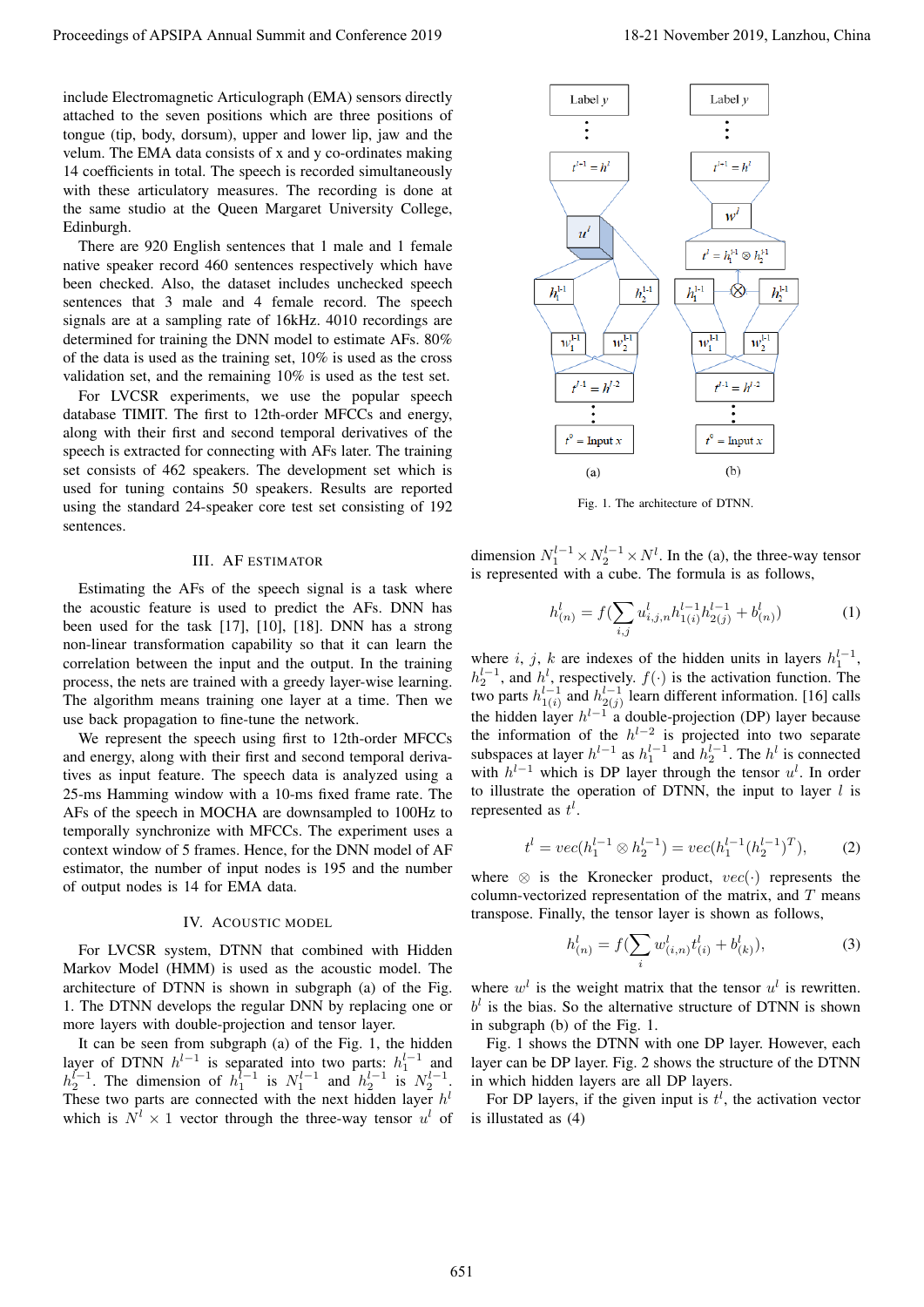

Fig. 2. The alternative architecture of DTNN.

$$
zl(tl) = (wl)Ttl + bl.
$$
 (4)

The output for the DP layer has two parts,

$$
h_i^l = f(z_i^l(t^l)) = f((w_i^l)^T t^l + b_i^l),
$$
\n(5)

where  $i = 1, 2$  which represents the part number.

The loss function to optimize the DTNN model is (6).

$$
E = \frac{1}{N} \sum_{x} E(x) = \frac{1}{N} \sum_{x} \sum_{y} \tilde{p}(y|x) log p(y|x), \quad (6)
$$

where N is the number of samples in the training set.  $\tilde{p}(y|x)$ is the target probability and  $p(y|x)$  is the model's predicted probability. The parameters can be learned using the backpropagation (BP) algorithm. The DTNN can have the conventional layer and DP layer at the same time. For the conventional layer, the error signal

$$
e^{l-1}(x) = \frac{\partial E(x)}{\partial t^l} = w^l \operatorname{diag}(f'(z^l(t^l))) e^l(x), \qquad (7)
$$

where  $f'(\cdot)$  is the derivative of the activation function.

$$
\frac{\partial E(x)}{\partial w^l} = t^l (diag(f'(z^l(t^l)))e^l(x))^T, \tag{8}
$$

$$
\frac{\partial E(x)}{\partial b^l} = diag(f'(z^l(t^l)))e^l(x),\tag{9}
$$

where  $diag(\cdot)$  is the diagonal matrix determined by the operand and T represents transposition.

TABLE I AVERAGE R VALUE OF DIFFERENT POSOTION

| R.     |
|--------|
| 0.9013 |
| 0.8801 |
| 0.8832 |
| 0.8591 |
| 0.8602 |
| 0.9001 |
| 0.8994 |
|        |

The learning algorithms is more complicated for the DP layers. The gradients needed for BP algorithm in the DP layers are

$$
\frac{\partial E(x)}{\partial w_i^l} = t^l (diag(\delta'(z_i^l(t^l))) e_i^l(x))^T, \tag{10}
$$

$$
\frac{\partial E(x)}{\partial b_i^l} = diag(\delta'(z_i^l(t^l)))e_i^l(x),\tag{11}
$$

and

$$
e^{l-1}(x) = \sum_{j \in 1,2} w_i^l \operatorname{diag}(\delta'(z_i^l(t^l))) e_i^l(x). \tag{12}
$$

The derivation process can be found in [16].

We implement the LVCSR system on the Kaldi platform [19]. The input feature is multifactor feature which consists of 13 MFCCs (including energy), along with their first and second temporal derivatives and AFs. Before acoustic model training, multifactor feature is processed using speaklevel mean and variance normalization. Triphone HMMs with decision-tree-based state clustering are used to train the acoustic model. The number of fully tied states is 2072. The model uses three left-to-right states per phone and is trained with maximum likelihood estimation. Language model (LM) is used statistical bigram model.

## V. EXPERIMENTAL RESULTS

## *A. The performance of AF estimator*

For the AF estimator, the DNN was trained with a greedy layer-wise learning algorithm, where we trained one hidden layer at a time with different numbers of nodes two times and computed the average performance on the cross validation set. The number of nodes in each layer was determined according to average performance as specified before. After the number of nodes in each layer was determined, a final training pass for all the layers was performed. There were four hidden layers with number of nodes, 150, 200, 80 and 40. The activation function of the network was tanh. TABLE 1 shows the average Pearson's product-moment correlation coefficient (R) for each of the AFs from the DNN. The x and y co-ordinates of the same position are averaged to represent the value of the position.

The R values are all above 0.85. Considering the limitation of the amount of data when training the model, the DNN mapping model has a good effect and could be used to extract the AFs of other speech data with unlabeled AF parameters.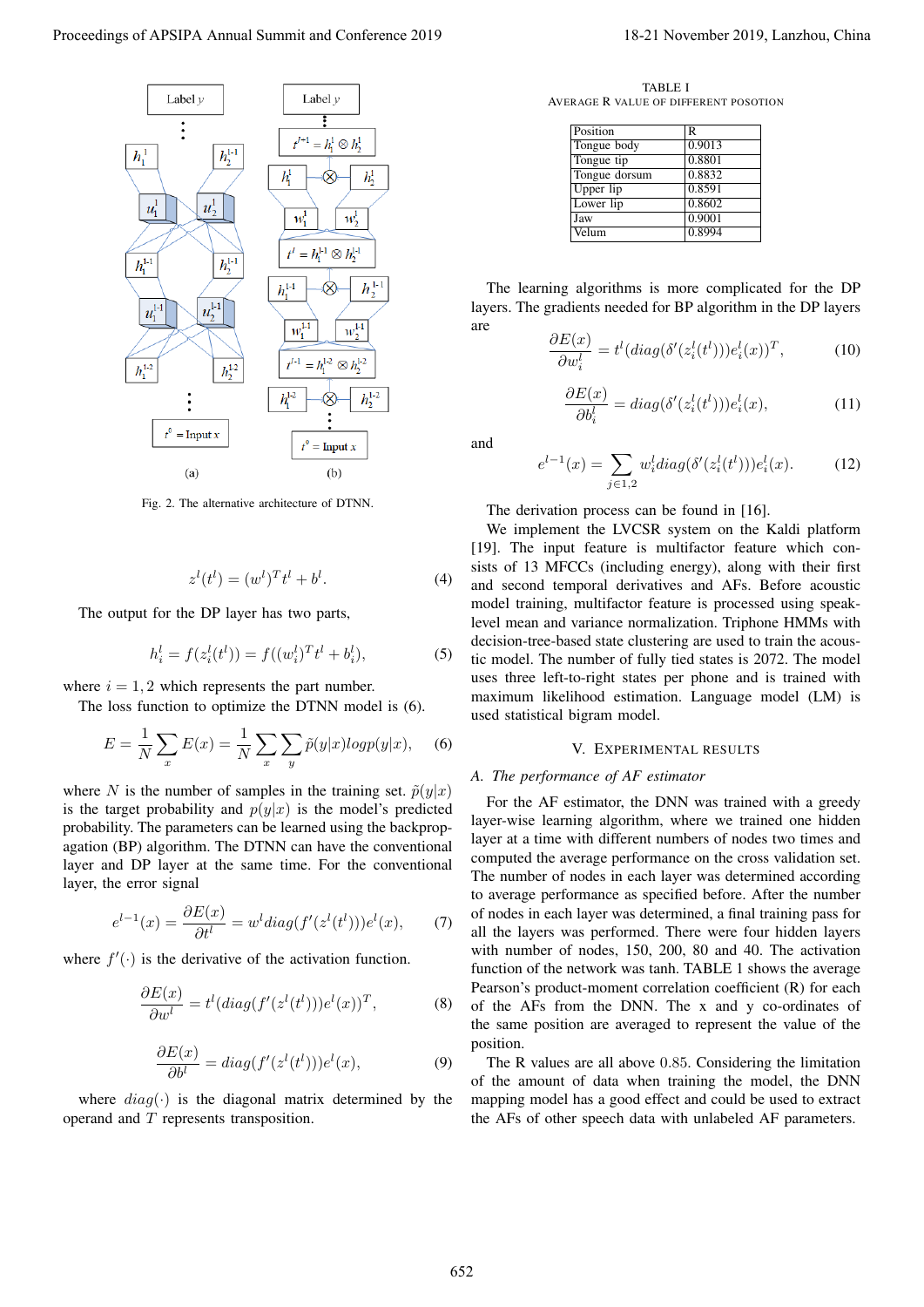## *B. Benefits of using AFs*

For the LVCSR experiments, we used MFCCs in conjunction with AFs as the input feature. Different acoustic models and input features were used to observe the benefits of using AFs. We use one-layer DP for the experiment. The reason will be explained later. The second column of TABLE 2 shows the WER obtained from the different systems on the clean corpus. The results of the first four models show that for GMM-HMM model, using MFCCs+AFs achieves 9.8% relative WER reduction compared with that using MFCCs. And the value is 6.7% for DNN-HMM model. The results means that when using AFs combined with MFCC as the input feature of acoustic model, the system has a better performance. This illustrates that AFs have a positive effect on the improvement of speech recognition performance. And DNN model has a better modeling capability than GMM.

AURORA-4 noises at different SNRs of 0dB, 5dB, 10dB and 20dB are added into the test set for the robust experiment. We choose four kinds of noise. Two are stationary noise, street and babble, and other two are car and airport which are stationary noise. TABLE 2 and TABLE 3 show the WER obtained from the different systems at different SNR.

It can be seen from the first four models in TABLE 2 and TABLE 3, take the babble as an example, using AFs helps to reduce the relative WER by 6.2% for GMM-HMM and 11.7% for DNN-HMM in average. Obviously, the AFs help in improving speech recognition performance not only under clean conditions but also under noisy background conditions when combined with MFCCs, which can in turn prove the AFs are less affected by acoustic noise and external environment.

## *C. The modeling capability of DTNN*

For DTNN, we used the notation in [16] to represent the DP and tensor layers. Take  $(32 : 32)$  for an example, (32 : 32) denotes a DP layer with 32 units in each of the two parts. TABLE 4 compares the performance of different DTNN configurations on the word error rate (WER).

From the TABLE 4, we can see that the larger the size of the DP layer, the better the performance. However, as the size of the DP layer increases, the number of the network parameters will increase, so the (64 : 64) is finally chosen. Also, the performance of the model which includes two DP layers is worse than that with one DP layer. This is because much of the information is lost when the features is transformed into 128 dimension in DP layer which is much smaller than 2048 in DNN. We can observe that replacing the top hidden layer with DP layer achieve 4.3% relative WER reduction over the DNN. That's why we choose the configuration  $2048 - 2048 - (64 :$ 64) for the experiment.

For the experiment on the clean corpus, the second column of TABLE 2 includes the WER of DTNN-HMM system. DTNN helps to reduce the relative WER by  $1\%$  and  $4.3\%$ under MFCC and MFCC+AFs features compared with DNN. The DTNN-HMM model with MFCC along with AFs as input feature has the best performance in the all models listed in this paper.

For the anti-noise experiment, we list the WER of DTNN-HMM model in the last two lines in TABLE 2 and TABLE 3. Take the average results of Babble noise with the least performance improvement as an example, the DTNN-HMM model using MFCC+AFs achieves 3.0% relative WER reduction compared with DNN-HMM model using the same feature. However, if the feature is MFCC alone, the value of WER reduction becomes 2.4%. The situation is similar under other conditions. It illustrates that DTNN has potential in modeling multifactor features.

## VI. CONCLUSIONS

In this paper, we present a speech recognition system based on deep tensor neural network which uses multifactor feature as input feature of acoustic model. A DNN is used to estimate articulatory features from the speech signal. The well-trained DNN model for estimating articulatory features have a good performance to extract the AFs of other speech data with unlabeled AFs. Also, the DTNN which involves tensor interactions among neurons is used as acoustic model of speech recognition. We have presented LVCSR experiments using multifactor feature and DTNN. In terms of input feature of acoustic model, when combined with MFCC, AFs help in improving speech recognition performance under clean as well as noise conditions. In terms of acoustic model, DTNN is a powerful deep architecture capable of modeling multifactor features and noisy speech. The experimental results also demonstrate when the DP layer is placed at the top hidden layer, the DTNN performs best. Our future work will extend multifactor feature and DTNN to more languages. Procedure of APSIPA Annual Summit at China 653 18-21 November 2019, Lanzhou, China 653 18-21 November 2019, Lanzhou, China 653 18-21 November 2019, Lanzhou, China 653 18-21 November 2019, Lanzhou, China 653 18-21 November

### VII. ACKNOWLEDGEMENTS

The authors would like to thank the reviewers for their suggestions. This work is partly supported by Natural Science Foundation in China (No.11590772, No.61571044, No.61473041).

### **REFERENCES**

- [1] A. A.Wrench and K. Richmond, "Continuous speech recognition using articulatory data," *Proc Icslp*, pp. 145–148, 2000.
- [2] A. M. Liberman, F. S. Cooper, D. P. Shankweiler, and M. Studdertkennedy, "Perception of the speech code," *Psychological Review*, vol. 74, no. 6, p. 431, 1967.
- [3] M. Nima, C. Connie, J. Keith, and E. F. Chang, "Phonetic feature encoding in human superior temporal gyrus," *Science*, vol. 343, no. 6174, p. 1006, 2014.
- [4] K. E. Manjunath and K. S. Rao, "Improvement of phone recognition accuracy using articulatory features," *Circuits Systems & Signal Processing*, no. 4, pp. 1–25, 2017.
- [5] V. Mitra, W. Wen, C. Bartels, H. Franco, and D. Vergyri, "Articulatory information and multiview features for large vocabulary continuous speech recognition," 2018.
- [6] I. Douros, I. Douros, A. Katsamanis, and P. Maragos, "Multi-view audioarticulatory features for phonetic recognition on rtmri-timit database," pp. 5514–5518, 2018.
- [7] O. Cetin, A. Kantor, S. King, C. Bartels, M. Magimai-Doss, J. Frankel, and K. Livescu, "An articulatory feature-based tandem approach and factored observation modeling," in *IEEE International Conference on Acoustics*, 2007.
- [8] J. Frankel, M. Magimai-Doss, S. King, K. Livescu, and zgr etin, "Articulatory feature classifiers trained on 2000 hours of telephone speech," *Proc Interspeech*, pp. 2485–2488, 2007.